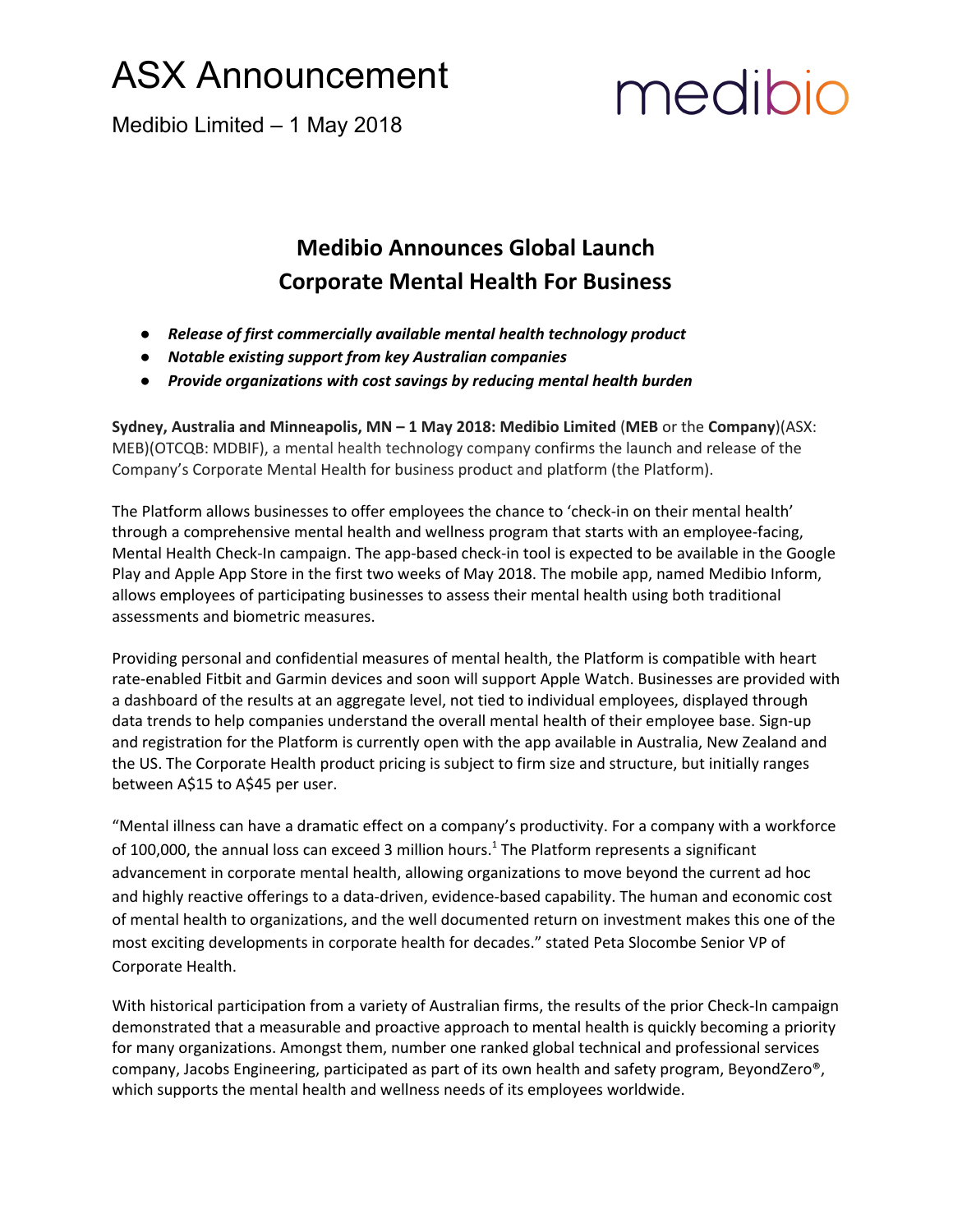### ASX Announcement



Medibio Limited – 1 May 2018

Jack Cosentino, CEO and Managing Director stated, "For the first time, wearable technologies including Garmin and FitBit will be able to track and monitor individuals' circadian heart rhythm (CHR), sleep cycles and activity, to round out an objective understanding of the onset and existence of mental dysfunction. We strongly feel that businesses are strategically positioned to assist individuals in recognizing the need for and accessing resources to treat and manage mental health conditions."

Medibio's Check-in is the first step in a comprehensive Corporate Health offering which includes products and services designed to help employers optimize performance, minimize risk, and better care for their most valuable asset - their people. More information on the Medibio Corporate Health program and Mental Health Check-in registration can be found at [http://mentalhealthcheckin.com.](http://mentalhealthcheckin.com/)

– ENDS –

1. Creating a mentally healthy workplace. Return on investment analysis. PwC HeadsUp (March 2014)